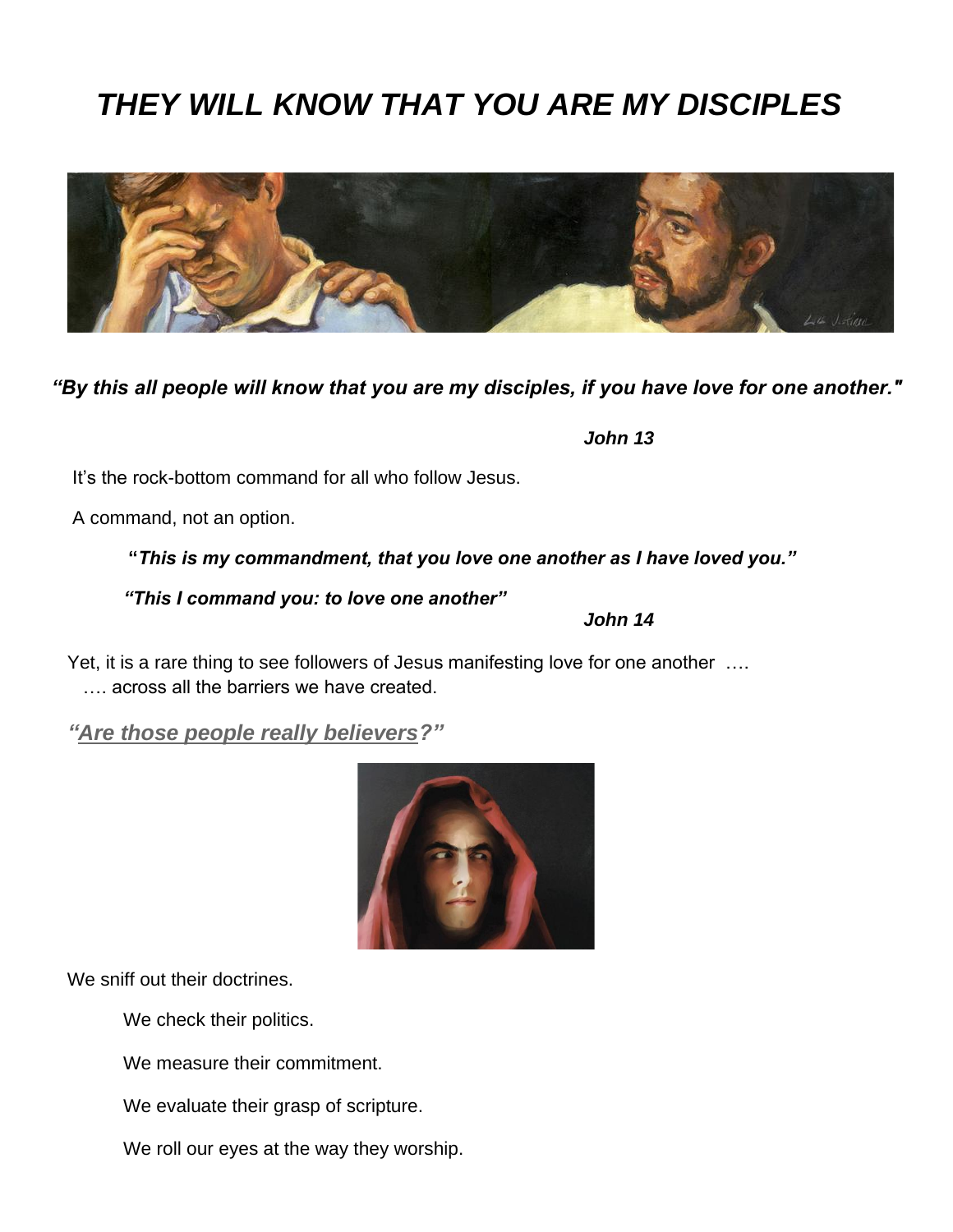The fire of God is falling on the Body of Christ worldwide,

calling us to repent and obey the Master's basic command.

This fire is dividing those who *repent* from those whose love is *missing, limited, or false.*

**"That you love one another as I have loved you."**

"Lord, how can I love that Republican hypocrite?"

*"By getting over yourself and seeing that person as I do."*

"Lord, how can I love that Democrat do-gooder?"

*"By getting over yourself and seeing that person as I do."*

"Lord I'm tired of hearing her say she is saved and can never be lost."

*"So you can't love her?"*

"Lord, that guy says he believes every word in the Bible. As far as I can see his life doesn't show it."

*"So love him anyway."*

"Sister Brown says she's 'Spirit filled'. So how come she's the town gossip?"

*"I'll do the judging. You do the loving"*

## *And how do we love our sisters and brothers with the Lord's kind of love?*



## *We treat them with high honor.*

It is impossible to love someone with Christ's love unless we treat them with high honor.

His love in us belittles no one.

His love in us sees the "thou" in that person as holy.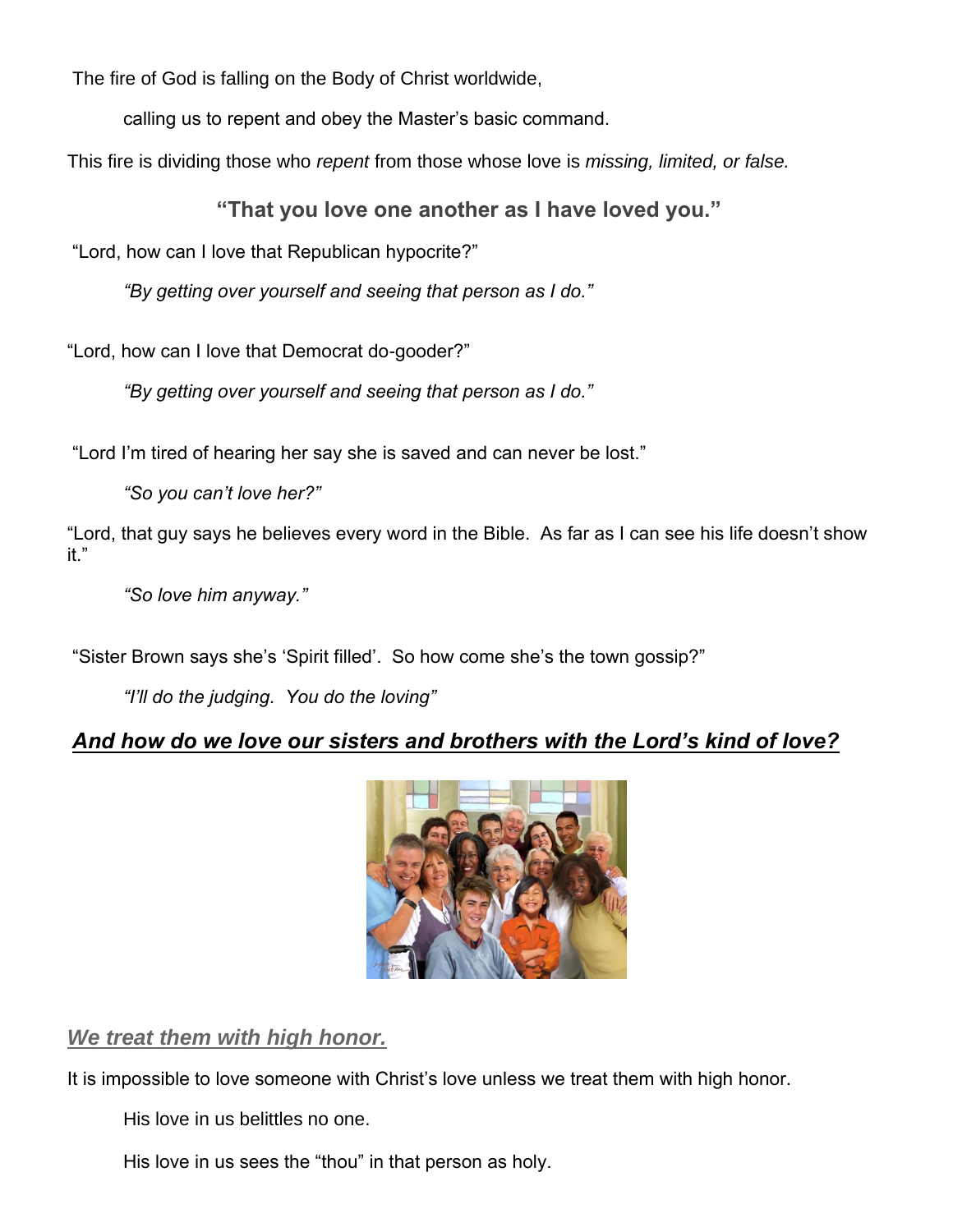### *We care about them.*

God's love moves us to care about every sister, every brother who claims Jesus as Lord.

We repent of the jaundiced eye and the cold heart and allow the Lord's love to humble us.

….Until we care enough to wash their feet and serve them.

#### *We pray for them constantly.*

*Confess your sins to one another, and pray for one another, that you may be healed. The prayer of a righteous man has great power in its effects.*

#### *I John 5*

We lift them up before the throne by name day after day, these sisters and brothers with whom we have only one thing in common: *Jesus.*

We may not see eye to eye on doctrine.

We may be on opposite sides of a thousand issues.

We simply trust that they are trying to follow the same Jesus we are.

Maybe they're misguided.

Maybe we are misguided.

What better thing to do than to lift them before the Father every day and plead his blessing on them?

#### *We listen to them with the ear of the Lord.*

When Jesus encountered the woman at the well, or blind Bar-Timaeus, or even Simon the Pharisee, he listened with grace and responded with quiet truth.

His ear was as open as the ear of his Father.

And our ear needs to be as open as the ear of our Master.

Back off, be still, and listen.

*We speak to them and with the grace we've been given.*

#### *Let your speech always be gracious, seasoned with salt, so that you may know how you ought to answer every one.*

#### *Colossians 4*

We repent of our attitudes and opinions as we speak to a sister or a brother in the Lord.

We speak with integrity and humility.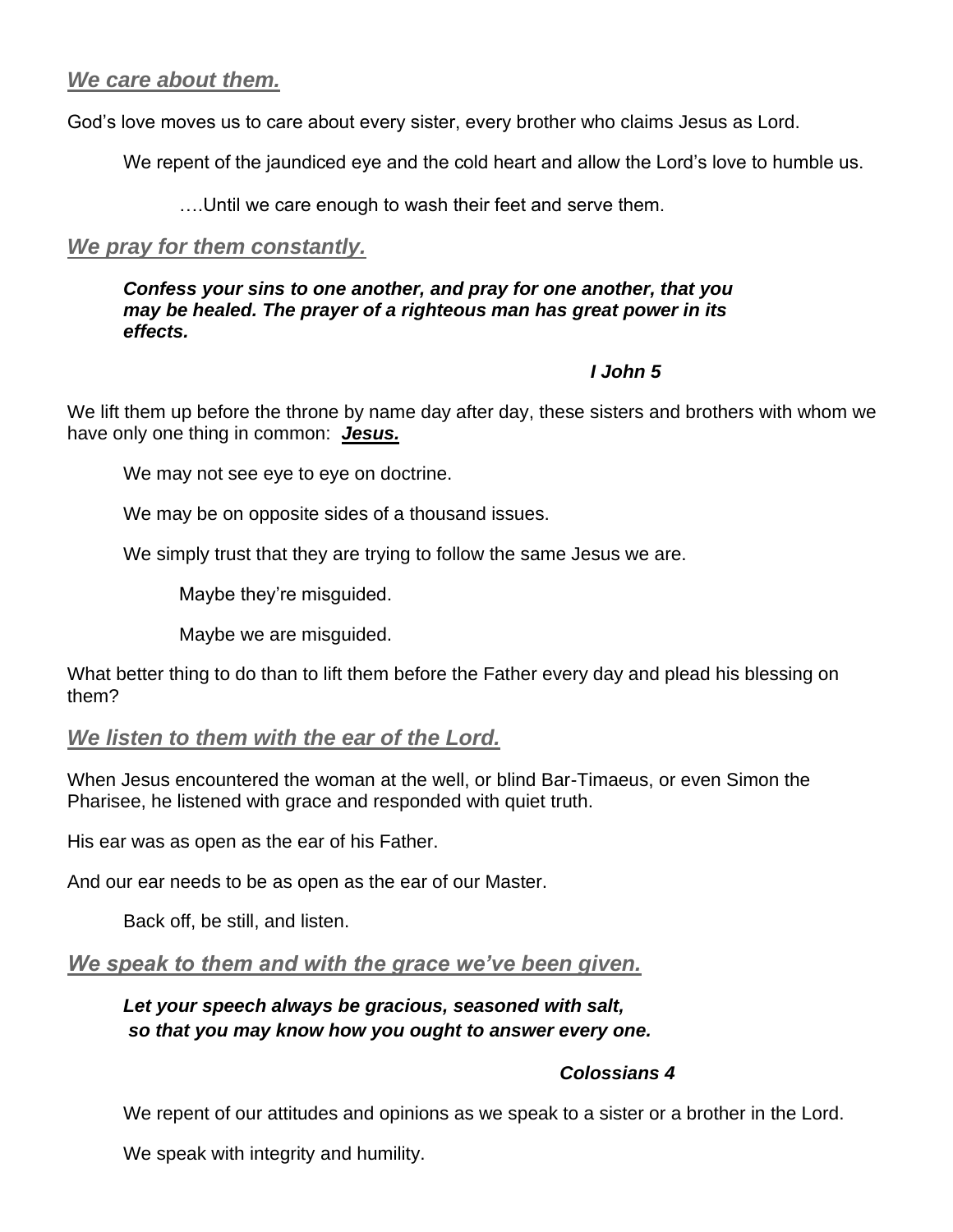Our desire is to encourage and bless.

If we think a rebuke is needed, may the Lord enable us to do it with fear and trembling.

*We forgive and ask for forgiveness.*



The Body of Christ is a School of Forgiveness.

In his wisdom the Lord puts us together with people with whom we have nothing in common but Jesus.

Irritations arise.

Conflicts emerge.

Now Jesus is giving us a little exercise in the practice of patience, forbearance and forgiveness.

At the same time the Master is using our strange ways to try the patience of sisters and brothers.

The more we practice forgiveness, the more our love for one another increases.

## *We walk through fire with them.*

Held together by the Master's love and by our love for each other,

…. we approach the coming days with faith.

We will walk together through smoke and flames and the chaos of a world in free-fall.

Suddenly our differences will evaporate …. and the Master's love in us will become…..

our strength, our unity, our power, our authority over evil.

*We let the peace of Christ rule in our hearts.*

*And let the peace of Christ rule in your hearts, to which you were called in the one Body. And be thankful.*